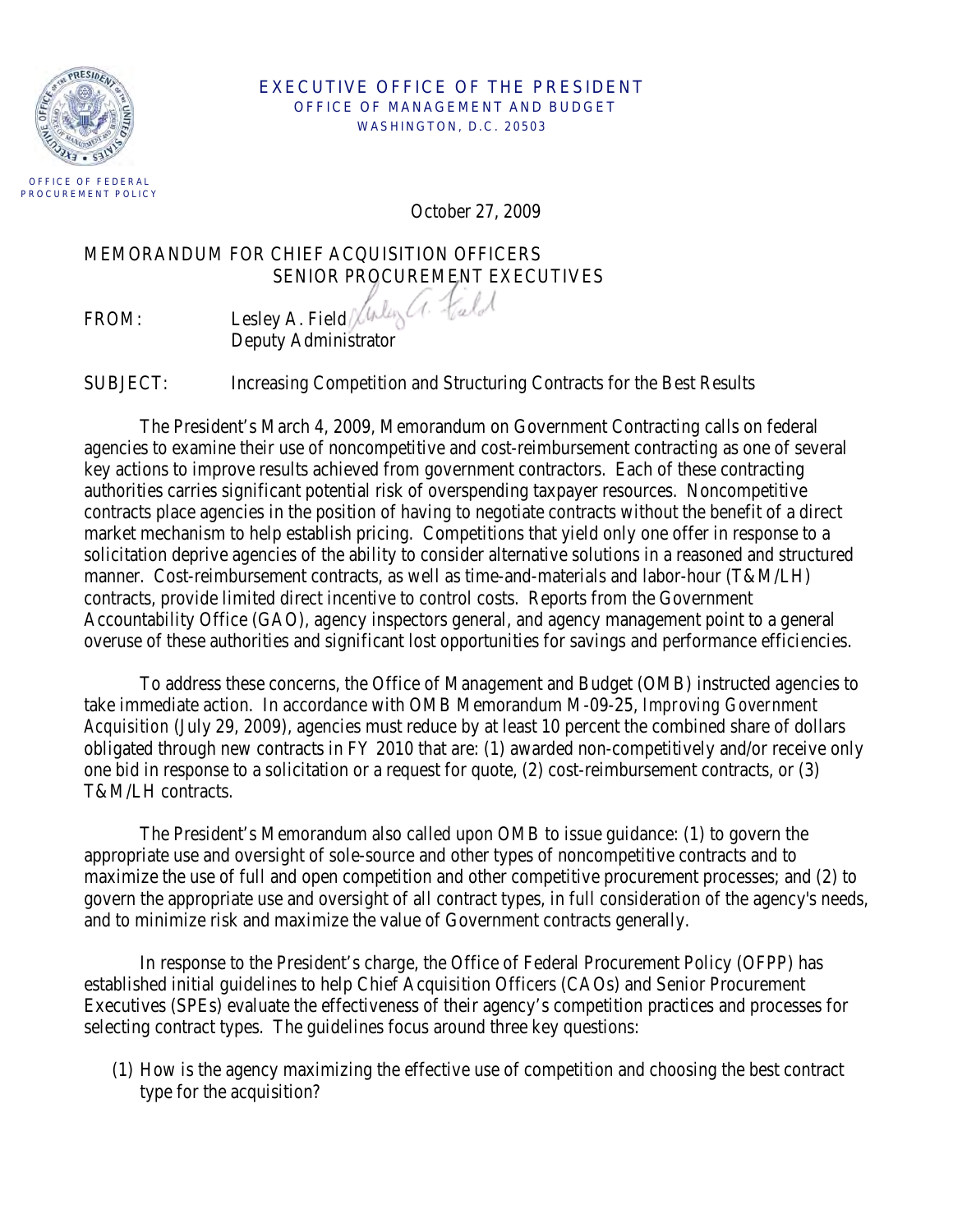- (2) How is the agency mitigating risk when noncompetitive, cost-reimbursement, or T&M/LH contracts are used?
- (3) How is the agency creating opportunities to transition to more competitive and lower risk contracts?

 OFPP's guidelines include a set of considerations to help CAOs and SPEs address each of these questions. They are intended to help agencies identify specific areas in need of greater management attention, training, and workforce development. Accordingly, CAOs and SPEs should use the considerations to evaluate progress against their high risk contracting reduction targets. These evaluations may be included as part the competition advocate's annual assessment of agency accomplishments and planned actions. The evaluations may also be coordinated with reviews performed pursuant to OFPP's *Guidelines for Assessing the Acquisition Function*<sup>[1](#page-1-0)</sup>, which integrate acquisition reviews with the internal control procedures outlined in OMB Circular A-123. OFPP will review progress against the targets on a semiannual basis in FY 2010 and require corrective action plans, where necessary. OFPP will set new targets for FY 2011 and beyond and work with agencies to identify best practices, new techniques and strategies, areas in need of additional guidance or policy, and measures and benchmarks.

 To achieve sustained improvement, OFPP will work with CAOs, SPEs, and competition advocates to identify and share best practices, new techniques and strategies, areas in need of additional guidance or policy, measures and benchmarks. These efforts will include review and refinement, as appropriate, of the initial considerations to enhance their value as a tool for identifying opportunities for improvement.

Achieving good results from contracting tools is directly linked to the skills, judgment, and capacity of the acquisition workforce. These skills and judgments must be especially well honed to meet the heightened challenges associated with high-risk contracting. OFPP is working with the Defense Acquisition University (DAU) and the Federal Acquisition Institute (FAI) to identify areas in need of targeted training and opportunities for rapidly communicating with the affected community as new rules and policies are developed. CAOs and SPEs should actively identify training needs within their community and aggressively leverage the available training resources of DAU and FAI. Agencies should also review OFPP's Acquisition Workforce Development Strategic Plan<sup>[2](#page-1-1)</sup> to consider their workforce needs.

OFPP appreciates the attention your agency is giving to the President's Memorandum. We look forward to working with your staff and sharing the best practices they develop to increase savings, reduce high-risk contracting, and improve the value our taxpayers receive from federal contracts. Questions regarding this memorandum may be directed to Mathew Blum at (202) 395-4953 or mblum@omb.eop.gov.

#### Attachment

 $\overline{\phantom{0}}$ 

<span id="page-1-0"></span><sup>&</sup>lt;sup>1</sup> See OFPP Memorandum, *Guidelines for Assessing the Acquisition Function* (May 21, 2008), available at http://www.whitehouse.gov/omb/assets/omb/procurement/memo/a123 guidelines.pdf.

<span id="page-1-1"></span><sup>&</sup>lt;sup>2</sup> See OFPP Memorandum, *Acquisition Workforce Development Strategic Plan for Civilian Agencies* – FYs 2010-2014.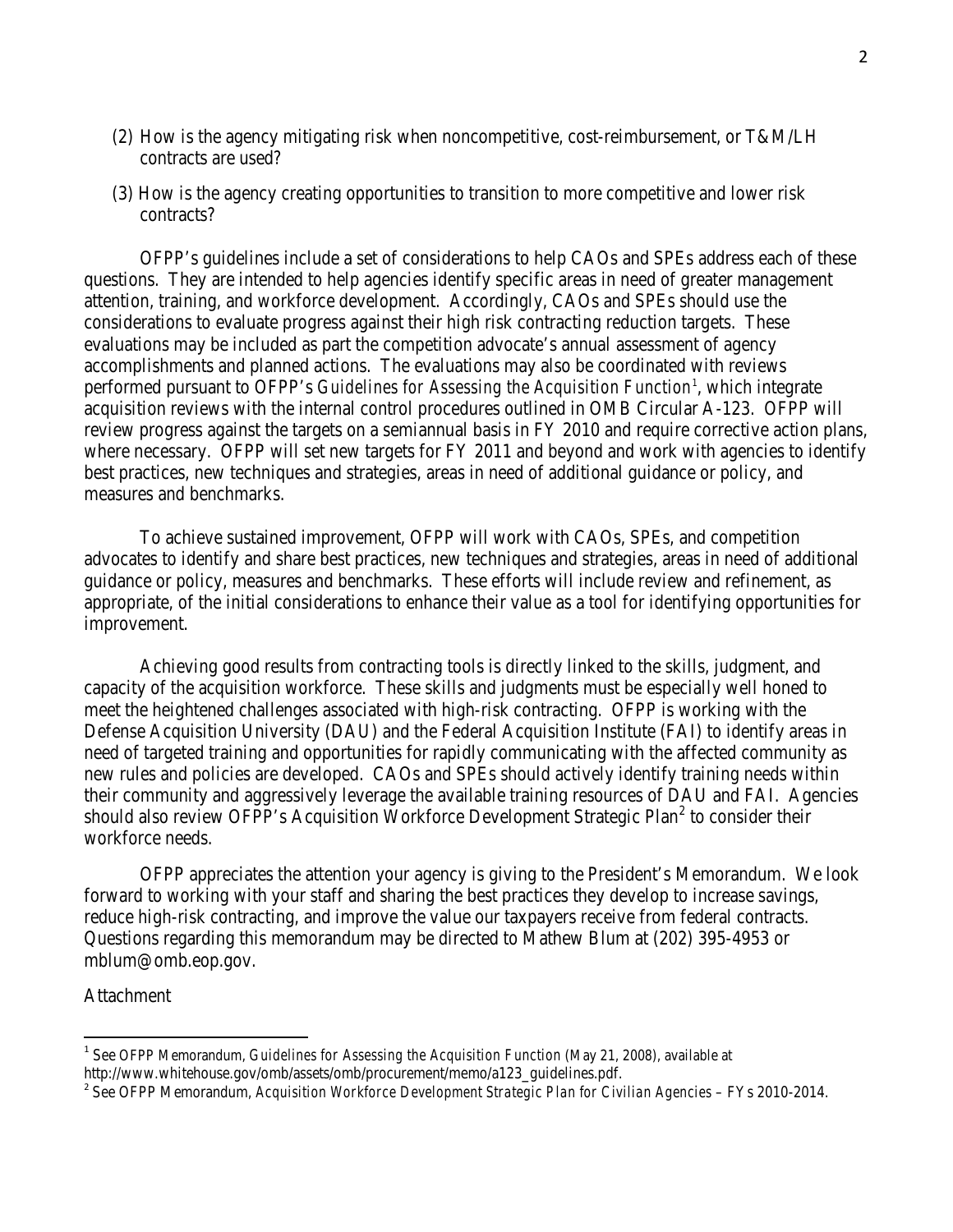### **Guidelines for Increasing Competition and Structuring Contracts for the Best Results**

The President's March 4, 2009, Memorandum on Government Contracting directs agencies to strengthen their use of competition and improve how contracts are structured. The Memorandum states, in particular, that agencies must strive for a process that is "open and competitive" when awarding government contracts. Competition lies at the heart of the federal acquisition system. It drives down costs, motivates better contractor performance, helps to curb fraud and waste, and promotes innovation.

The President's Memorandum further states that government contracts should be structured to "minimize risk and maximize value" for the taxpayer. In most cases, fixed-price contracts will be best suited for achieving this goal because they provide the contractor with the greatest incentive for efficient and economical performance. In circumstances where there is considerable uncertainty regarding the requirements, however, cost-reimbursement contracts or, in more limited circumstances, time-andmaterials or labor-hour (T&M/LH) contracts may provide for a more effective allocation of risk between the government and the contractor.

OFPP has established initial guidelines to help Chief Acquisition Officers (CAOs) and Senior Procurement Executives evaluate the effectiveness of their competition practices and processes for selecting contract types. The guidelines should be used to help agencies achieve their targets for reducing the use of high risk contracting authorities. OFPP will review progress against the targets on a semiannual basis in FY 2010 and require corrective action plans, where necessary. OFPP will set new targets for FY 2011 and beyond and work with agencies to identify best practices, new techniques and strategies, areas in need of additional guidance or policy, and measures and benchmarks.

The guidelines consist of *three key questions* and a set of *considerations* for addressing each question. The purpose of the considerations, many of which have been drawn from basic tenets of acquisition policy, is to help identify specific areas in need of greater management attention, training, and workforce development. OFPP will consider refinements to the guidelines based on agency experience.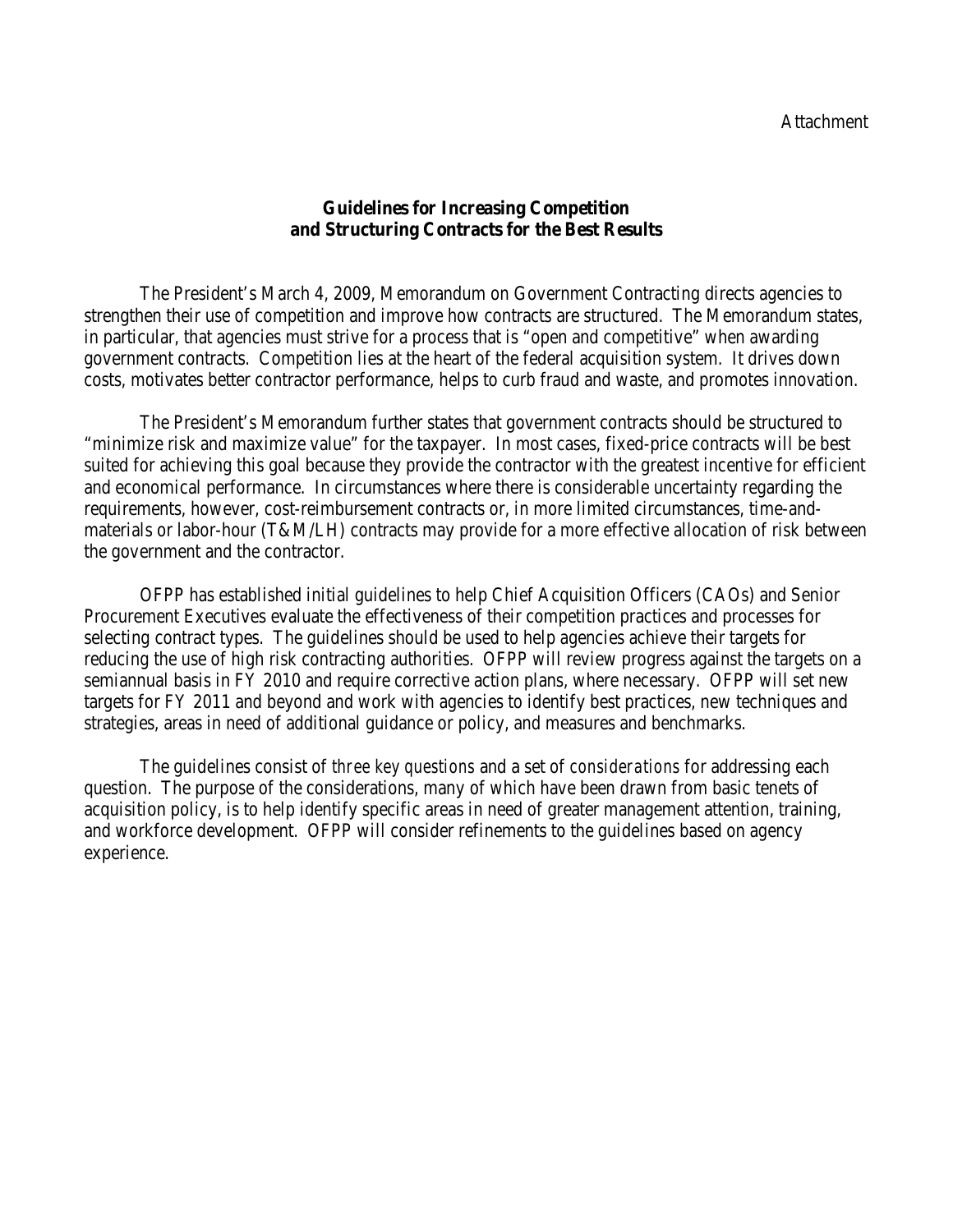# **Key Question #1**

How is the agency maximizing the effective use of competition and choosing the best contract type for the acquisition?

### **Initial considerations**

### **A. Maximizing the effective use of competition**

- 1. **Focus on requirements development and outreach to potential vendors**. Poorly developed requirements that are either vague or unduly restrictive are detrimental to meaningful competition. To promote competition effectively, agencies must provide sufficient information in the statement of work and sufficient time for response. These steps will allow offerors to make informed business decisions on whether to respond to a solicitation and work with end users to perform the due diligence necessary to propose the best solutions. Agencies should take appropriate steps to ensure contracting and program offices are working together and applying their respective skill sets to understand the market for the types of products or services they need, including how industry is structured (e.g., how distribution channels function), potential cost drivers (e.g., how services are provided), and its competitive state. These collaborative efforts would include:
	- inviting potential offerors, through a request for information or an industry day that provides a general description of the scope or purpose of the acquisition, to submit information or have discussions on marketplace capabilities;
	- taking advantage of the full range of market research tools to understand marketplace capabilities and identify all reasonable potential solutions; and
	- engaging potential suppliers, whenever practicable, in an advisory process, especially for complex needs, such as major systems, that invites potential offerors, through a pre-solicitation notice, to submit information that the agency would evaluate to advise offerors of their potential to be viable competitors. An advisory process enables potential vendors to more wisely use their internal resources to perform due diligence.

By applying both contracting and program skills on these efforts, agencies can facilitate the development of informative requirements documents with expected levels of service quality that put offerors in the best position to propose to the agency's actual needs. This, in turn, increases the probability of awarding a contract through competition that represents the best value available in, or capable of being developed by, the marketplace.

2. **Use performance based acquisitions and commercial solutions**. Performance-based acquisition (PBA) is the government's preferred approach for acquiring services. PBA principles call on agencies to focus on mission outcomes, rather than prescriptions for how work is to be performed or key personnel requirements. By emphasizing this approach, agencies can encourage meaningful competition by allowing vendors to offer more innovative solutions to meet the agency's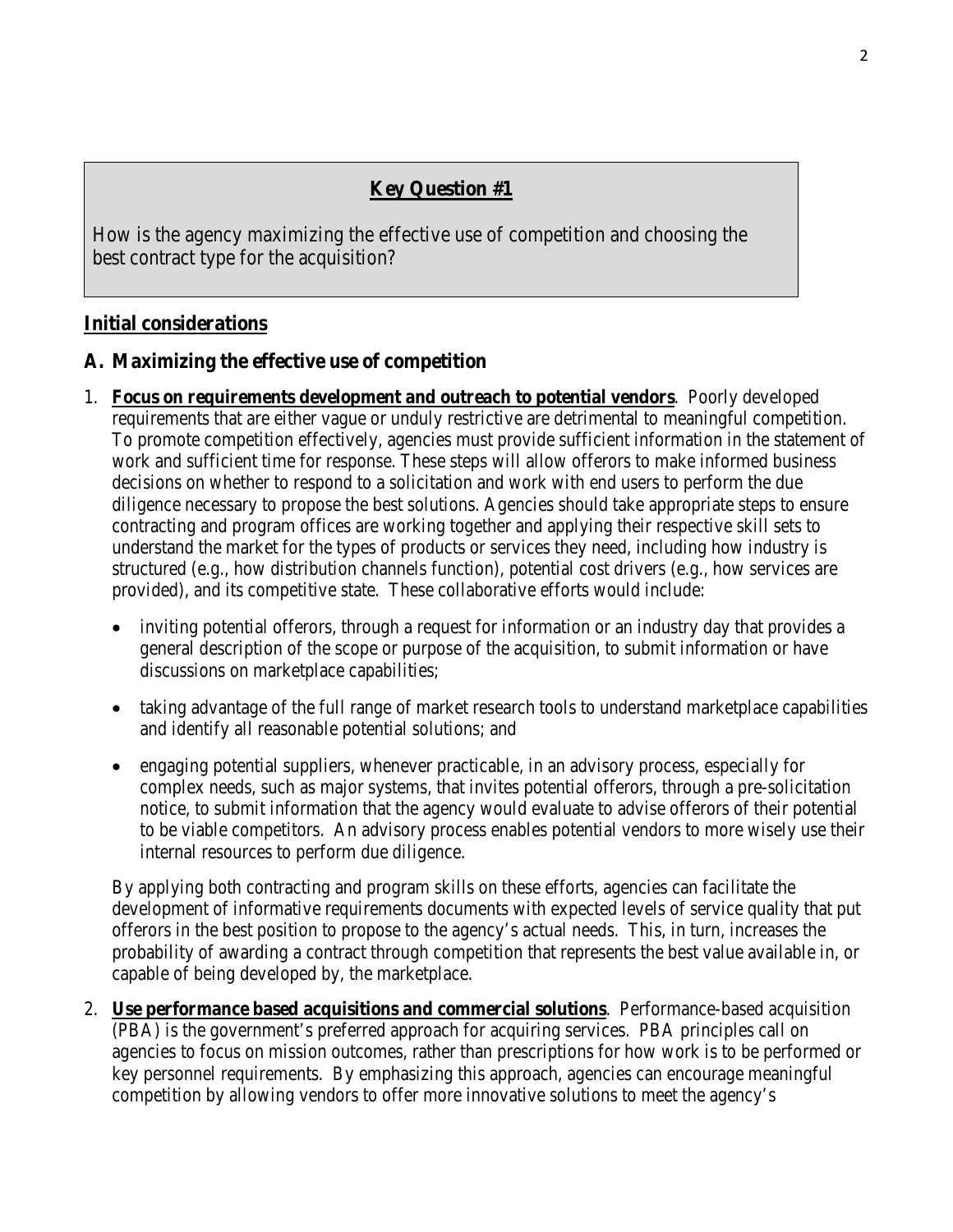performance needs. PBA also allows vendors to offer market-tested commercial solutions at competitive pricing with risks that can be reasonably managed by a small or large business under a fixed-price contract.

#### 3. **Evaluate alternative competition strategies for larger and more complex requirements**.

Agencies should ensure that, as part of market research and acquisition planning processes, their contracting and program offices are working together to consider the comparative benefits of awarding a new contract using full and open competition versus placing an order under an existing contract. In making this comparison, agencies might evaluate the strength of each competition strategy in terms of its ability to (i) generate meaningful competition, (ii) meet needs in a timely manner, and (iii) allow for the negotiation of fair and reasonable pricing and terms and conditions to address the requirements at hand.

- 4. **Use strategic sourcing**. Agencies should actively consider the use of strategic sourcing when requirements can be satisfied through a contracting vehicle under the Federal Strategic Sourcing Initiative. These vehicles have been established to maximize the value of competition by using the government's buying leverage. If these contracting vehicles are not used and the agency chooses instead to use its own vehicle, such as an enterprise-wide vehicle, managers should ensure their agency documents in the contract file the reasons for doing so (e.g., describe the greater savings and/or the more favorable terms and conditions anticipated).<sup>[1](#page-4-0)</sup>
- 5. **Ensure consistent maximization of competition at the task and delivery order level**. Reviews by agency management, the GAO, and agency IGs indicate that use of competition on task and delivery order contracts is inconsistent. At the same time, data from the Federal Procurement Data System (FPDS) shows that agency expenditures through orders under contracts has increased from just 14 percent of dollars obligated in FY 1990 to more than half of total obligated dollars in FY 2008. These shortcomings coupled with the increasing level of obligations through these vehicles warrant greater management attention by agencies to ensure agencies are achieving meaningful competition in their placement of task and delivery orders, such as by:
	- applying greater competitive rigor through the disclosure of significant factors and subfactors and their relative importance when conducting the "fair opportunity process" for orders over \$5 million; and
	- using data generated by new FPDS reports to evaluate in new competitions the extent to which task and delivery order competition is being achieved.

### 6. **Give maximum practicable consideration to small businesses, including minority businesses, and businesses owned by women and veterans**. In order to maximize performance and minimize

l

<span id="page-4-0"></span><sup>&</sup>lt;sup>1</sup> CFO Act agencies are strongly encouraged to prepare as part of (or supplement) their acquisition savings plan to identify (a) their estimated department annual obligations for strategically sourced products or services (e.g., express ground delivery, software and maintenance services, and plumbing and electrical services), (b) the estimated obligation amount to be strategically sourced in FY 10 and 11 and (c) reasons why a strategic sourcing vehicle was not used for all of the agency's spend for that requirement.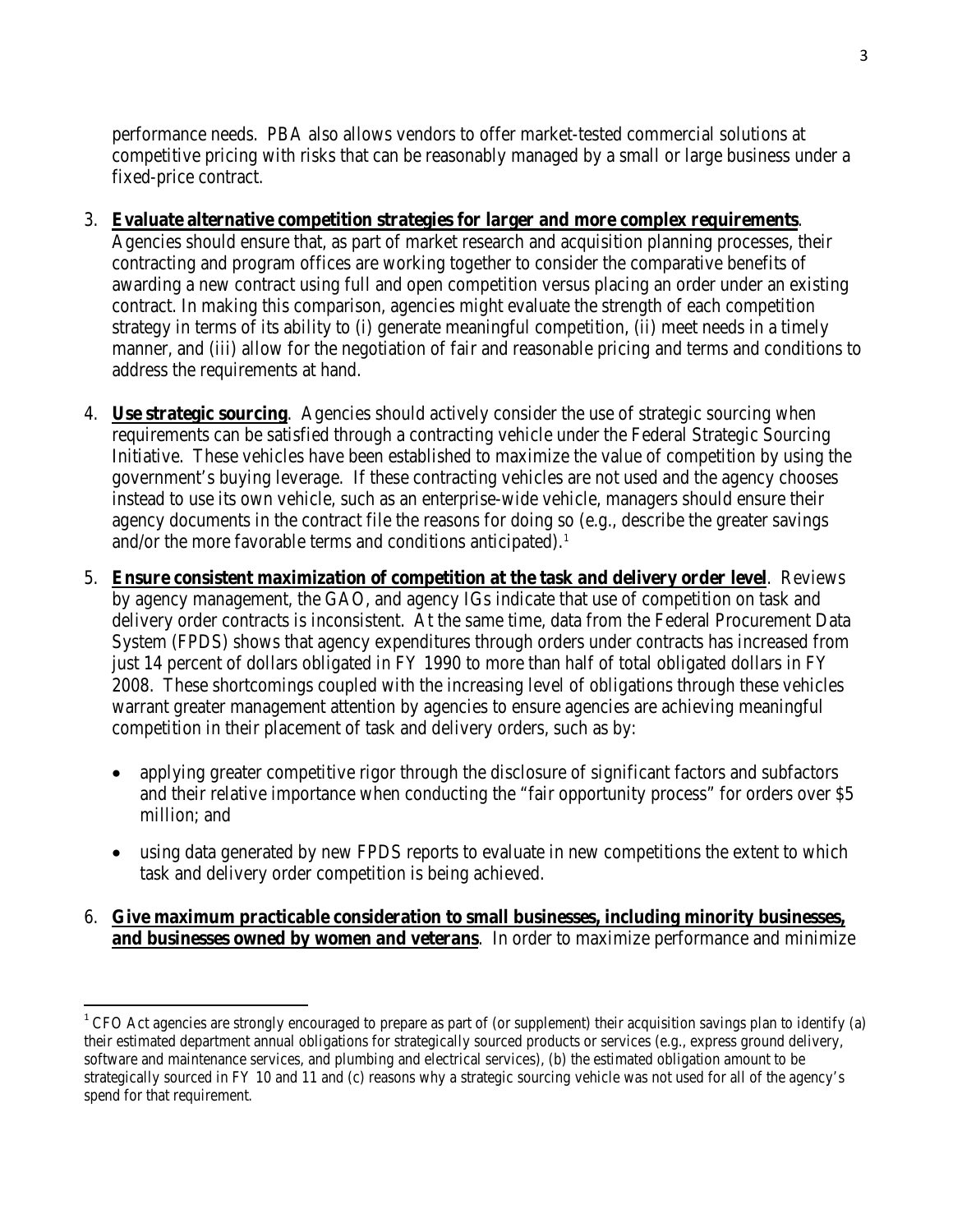costs, agencies need to consider the full range of possible suppliers. Small businesses provide creativity, innovation, and technical expertise to support a wide range of agency requirements at good prices, but are sometimes overlooked as suppliers. Agencies should take appropriate steps to facilitate regular collaboration of contracting and program offices with their Offices of Small and Disadvantaged Business Utilization (OSDBU) in planning acquisitions to identify: (1) requirements that can be met effectively with the help of small businesses, and (2) the small business contracting authority that is best suited for a given requirement and will help the government meet and exceed its small business contracting goals. OSDBUs, the Small Business Administration's (SBA) District Offices, and the Department of Commerce's Minority Business Development Agency can assist agencies with market research to help identify qualified and capable small business sources for prime contracting and subcontracting, both at the national and local level. OSDBUs should actively share their strategies for facilitating access to federal business opportunities. SBA's Procurement Advisory Council serves as one forum for OSDBU exchanges.

### **B. Choosing the best contract type for the acquisition**

ı

1. **Determine the level of uncertainty**. Determining whether an agency should award a fixed-price, cost-reimbursement, or T&M/LH contract requires careful consideration of the level of uncertainty regarding the agency's requirements.

Fixed-price contracts are preferred unless uncertainty in the requirement and the risk of failure cannot be managed by the contractor within economically reasonable bounds. Fixed-price contracts provide greater incentive than cost-reimbursement contracts for the contractor to control costs and perform efficiently. Many of the same practices that facilitate meaningful competition also promote fixed-price contracting. Sound requirements development and performance-based statements of work, for example, give contractors the opportunity to understand the government's needs and offer solutions, including market-tested commercial items, with an amount of risk that they can manage for a fixed price.

Cost-reimbursement contracts are more appropriate when there is considerable uncertainty about the resources that will be necessary to achieve the government's objective. This uncertainty may be due to lack of knowledge regarding the effort needed to meet a defined requirement, including a lack of cost experience in performing the work. Alternatively, the uncertainty may be due more fundamentally to a lack of knowledge about what is possible and practical, as is often the case with research or leading-edge innovation. Similarly, T&M/LH contracts may help agencies accomplish tasks for a reasonable cost where the needed amount of labor effort cannot be specified in advance, such as for emergency repair services. In these situations, a cost reimbursement or T&M/LH contract allows the government to absorb a greater portion of the risk and avoid the costly contingencies that contractors would pass on to taxpayers if forced to offer their services on a fixed-price basis.<sup>[2](#page-5-0)</sup>

<span id="page-5-0"></span> $2$  FAR changes are in process to improve policies and practices associated with the use of cost-reimbursement contracting and help to guard against their overuse. Changes will address: (1) when and under what circumstances cost-reimbursement contracts are appropriate, (2) the acquisition plan findings necessary to support a decision to use cost-reimbursement contracts, and (3) the acquisition workforce resources necessary to award and manage cost-reimbursement contracts.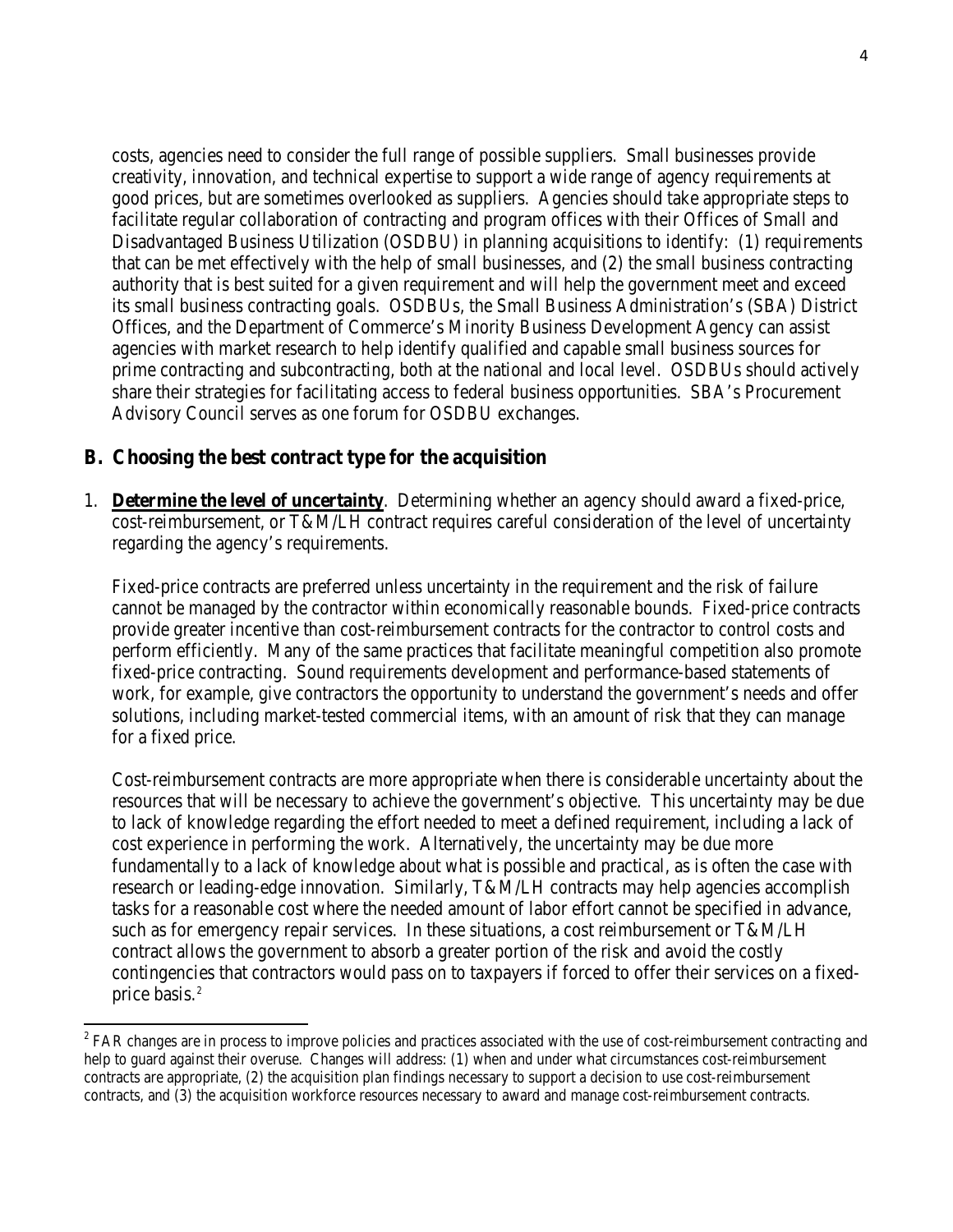Over time, experience should generally enable the agency to address these uncertainties, making it possible to convert to a fixed-price contract that creates a better incentive to provide the desired products or services within time and on budget.

2. **Use incentives to motivate lower costs with improved delivery or technical performance and to discourage contractor inefficiency and waste**. In cost-type contracting, incentives enable the government to reduce its exposure to risk by tying the payment of fees to contractor performance. During acquisition planning, agencies should consider the type of incentive that is most likely to motivate efficient and economical performance. For example, the agency should consider use of an objective incentive fee when cost and performance targets can be predetermined and a formula can be used to adjust the negotiated fee based on variations relative to objective targets. The agency might consider an award fee if it is neither feasible nor effective to devise predetermined objective incentives for cost, technical performance, or schedule.

Incentive arrangements should be developed through close collaboration between the contracting officer, program manager, and technical requirements staff. Incentives should be considered not only to motivate good cost control but also to encourage quality on-time performance, taking into consideration factors that are within the contractor's control, such as achieving a delivery or test schedule, application of quality controls, and effective implementation of maintenance requirements.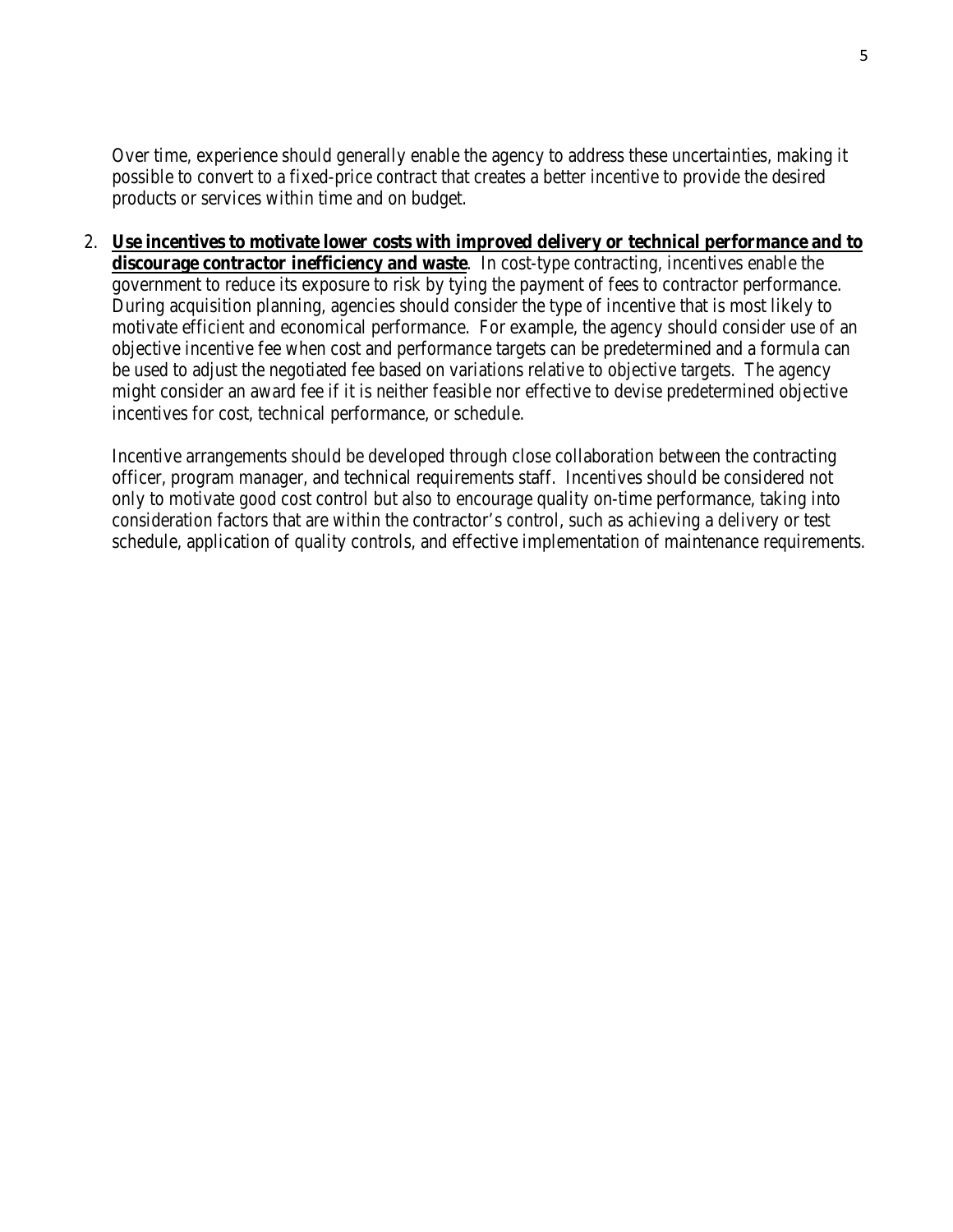# **Key Question #2**

How i**s** the agency mitigating risk when noncompetitive, cost-reimbursement, or time-and-materials / labor-hour contracts are used?

## **Initial considerations**

 $\overline{\phantom{0}}$ 

## **A. Mitigating the risk of noncompetitive contracts**

- 1. **Limit the length of the contract**. Noncompetitive contracts play an important role in helping agencies address requirements that can only be satisfied by one source or that rise during emergencies when time allows only limited consideration of offers. But these contracts carry risk of overspending because they have been negotiated without the benefit of a direct market mechanism. One way to mitigate risk is to limit the contract's performance period. In some cases, limitations are imposed by law and/or regulation. For example, in circumstances of unusual and compelling urgency, FAR 6.302-2 states that the total period of performance shall not exceed the minimum period necessary for meeting the unusual and compelling urgency requirements, but no longer than one year or such period as specified in law, unless a longer period for performance is approved by the head of the contracting activity.<sup>[3](#page-7-0)</sup> Such approval is in addition to that provided as part of the initial decision to make an award using other than full and open competition.
- 2. **Ensure price reasonableness**. Agencies must ensure fair and reasonable pricing on all of their acquisitions. This requirement can present challenges when adequate price competition is lacking. Agencies should ensure agencies are obtaining the information and data they need, consistent with the policies established in FAR Subpart 15.4. The FAR Council is currently reviewing proposed clarifications to the pricing policies in FAR Subpart 15.4 regarding the circumstances and procedures for obtaining data or information in the absence of adequate price competition to establish the reasonableness of offered prices.
- 3. **Regularly assess contractor performance**. Regular assessment and reporting of the contractor's quality, timeliness, cost control, and concern for the customer will improve the agency's ability to motivate quality contractor performance during the life of a contract, including one that has been awarded noncompetitively. The contractor will be motivated by the fact that the strength of its performance on the current contract could affect its position when competing for future federal work.

<span id="page-7-0"></span><sup>&</sup>lt;sup>3</sup> The Department of Homeland Security and its components are limited to a period of performance no longer than 150 days unless a longer period of performance is approved by the head of the contracting activity.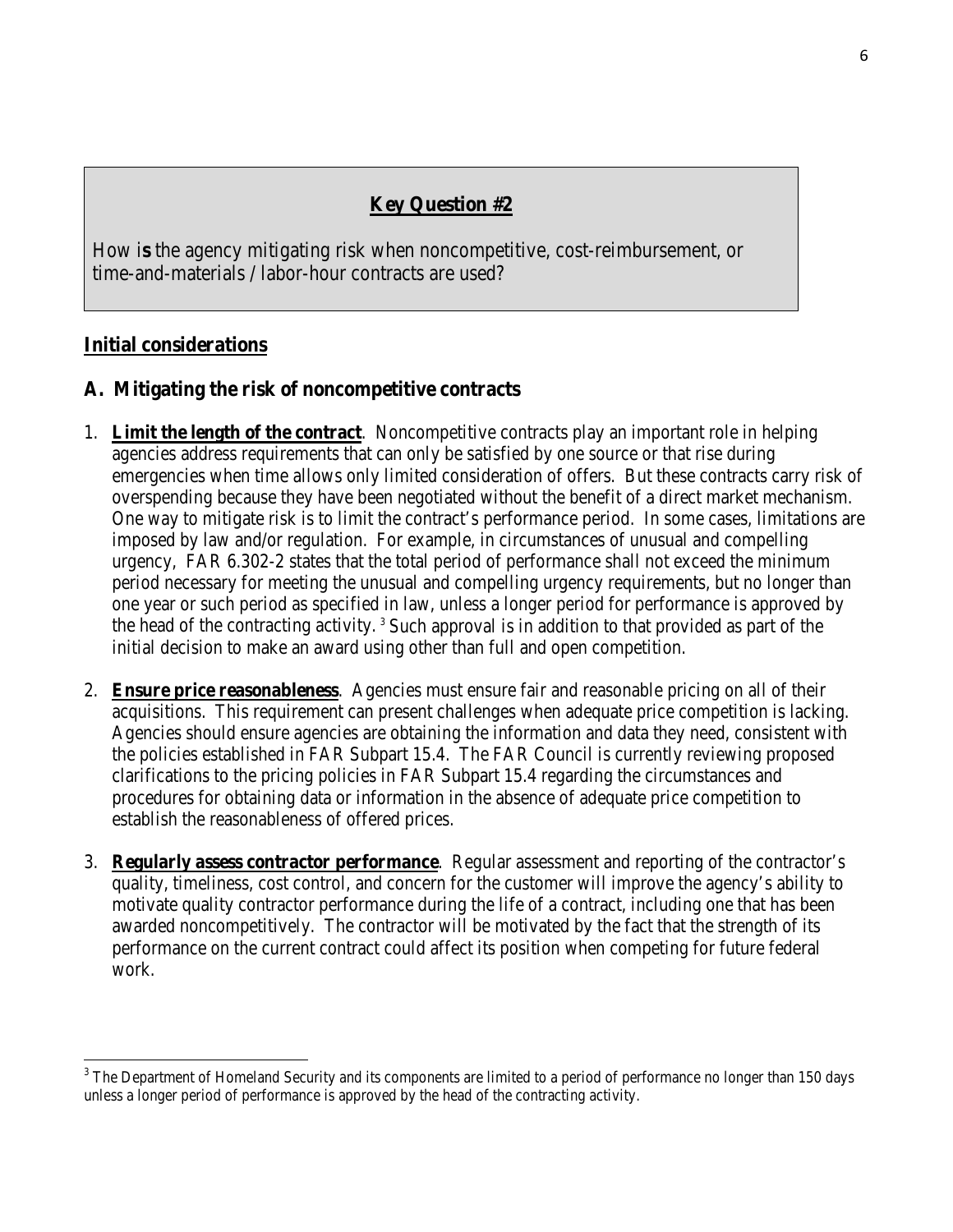FAR Subpart 42.15 requires regular assessment of contractor performance and submission of electronic records of these assessments in the Past Performance Information Retrieval System (PPIRS) so that the information may be considered by other agencies. Beginning in February 2010, OFPP will conduct regular compliance assessments and quality reviews to make certain that agencies are submitting to PPIRS timely performance evaluations on required actions and that these evaluations provide clear, comprehensive, and constructive information that is useful for making future contract award decisions.<sup>[4](#page-8-0)</sup>

## **B. Mitigating risk of cost-reimbursement and T&M/LH contracts**

- 1. **Be forward leaning in management and oversight of cost-reimbursement and T&M/LH contracts**. The government must ensure contractor costs are reasonable and the contractor is making progress in accordance with the contract's performance schedule. In particular, agencies must:
	- determine that the contractor's accounting system is adequate for determining costs related to the contract. Determinations must be periodically updated. Periodic updates are necessitated by the organizational changes contractors make to keep pace with the dynamic demands of the marketplace.
	- have in place appropriate government surveillance to provide reasonable assurance that efficient methods and effective cost controls are in place. Agencies that rely on invoice reviews by contracting officer technical representatives (COTRs) should ensure the COTRs have the skills and capacity to perform adequate reviews before payment is made to contractors. When cost, schedule, or performance variances are identified, agencies should increase their management attention to ensure such variances are eliminated or otherwise addressed.
- 2. **Link payment to performance on cost-plus-award-fee contracts**. Risk associated with award fee contracts is high because they are designed for circumstances where requirements may be difficult to define with sufficient specificity to measure objectively. Recent changes to FAR Subpart 16.4 detail the steps agencies are required to take so that risk is managed effectively. These required steps include:
	- determining that an award fee contract is the appropriate contract type;

ı

- tying fees to cost, timeliness, and quality of the contractor's performance;
- following prescribed standards for differentiating between levels of performance and the corresponding percentage of available award fee that can be earned; and

<span id="page-8-0"></span><sup>4</sup> See OFPP Memorandum, *Improving the Use of Contractor Performance Information* (July 29, 2009), available at http://www.whitehouse.gov/omb/assets/procurement/Improving\_the\_Use\_of\_Contractor\_Performance\_Information.pdf.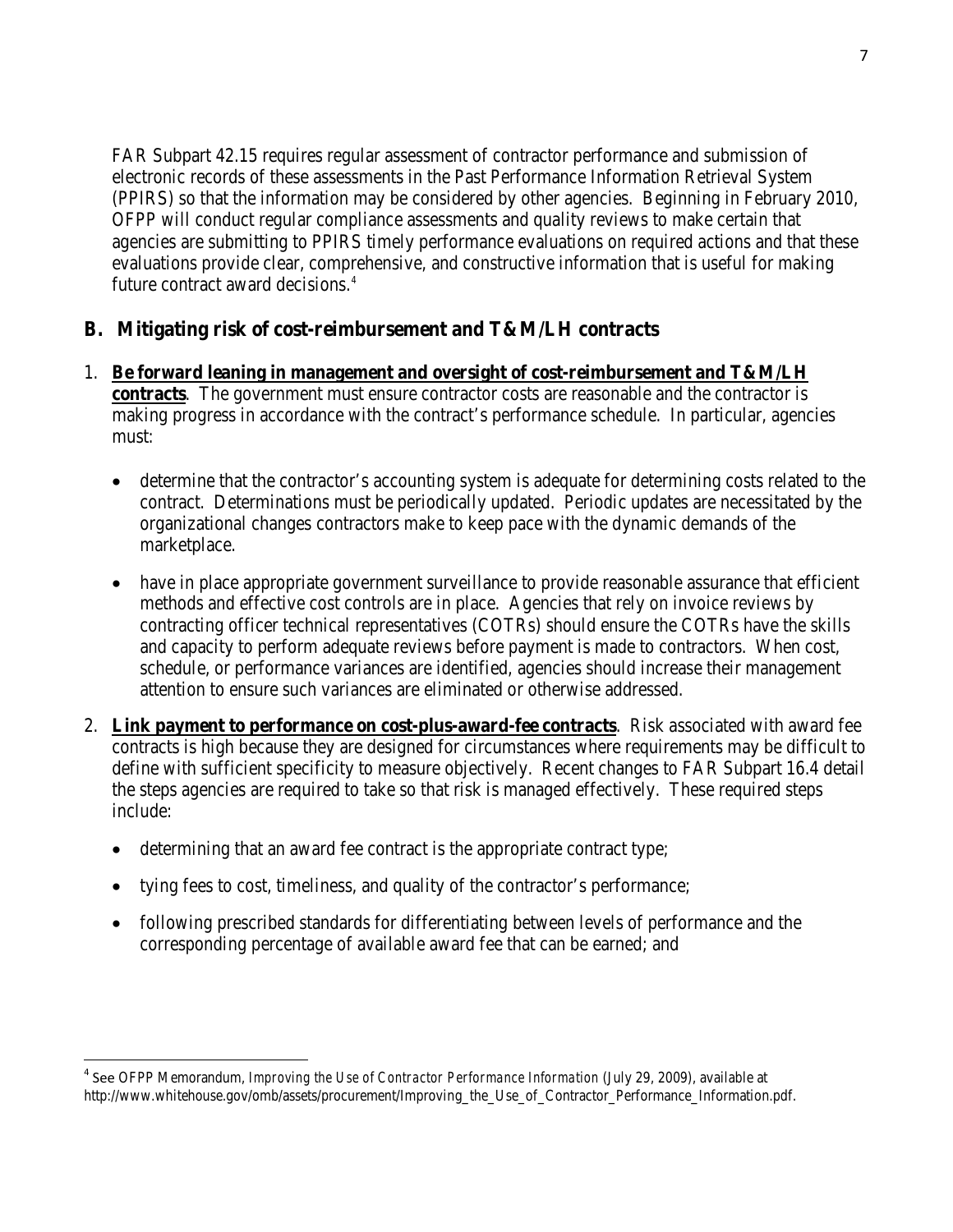• prohibiting both the payment of award fees for unsatisfactory contractor performance and the practice of "roll over" where a contractor is given a second chance to earn fees in a subsequent performance period that were not earned initially.

### 3. **Determine the appropriateness of T&M/LH contracts in commercial item acquisitions**.

Because commercial items have been market tested, risk can be effectively managed in most cases through the use of firm-fixed-price contracts or fixed-price contracts with economic price adjustments. In certain situations, however, such as for emergency repairs, it may not possible at the time of placing the contract to estimate accurately the extent or duration of the work or to anticipate costs with any reasonable degree of confidence. Agencies are authorized to use T&M/LH contracts in these circumstances, but must take care to ensure sufficient analysis underlies the decision, including an explanation of why a fixed-price contract is unsuitable. It is insufficient simply to assert in a D&F that a T&M/LH contract is suitable.<sup>[5](#page-9-0)</sup>

4. **Provide for the necessary skills and capacity in the acquisition workforce to award and manage a cost-type contract**.Development, negotiation, and management of cost-type contracts generally demand more in-depth programmatic knowledge and experience, a higher level and broader range of skills (e.g., including but not limited to, finance, accounting, cost and price analysis, industrial engineering, and program management), and greater resources than are required for competitively awarded fixed-price contracts.

<span id="page-9-0"></span> <sup>5</sup> A recent GAO review found limited use of D&Fs for commercial item contracts due, in large part, to a general unawareness of the requirement and lack of its express application to the Multiple Award Schedules (MAS) Program. See *CONTRACT MANAGEMENT: Minimal Compliance with New Safeguards for Time-and-Materials Contracts for Commercial Services and Safeguards Have Not Been Applied To GSA Schedules Program*, GAO-09-579 (June 2009). A FAR case has been opened to expressly apply the D&F requirements generally required for commercial item acquisitions to MAS acquisitions and to consider where additional regulatory or other policy guidance may be beneficial, such as in the reinforcement of requirements associated with acquisition planning.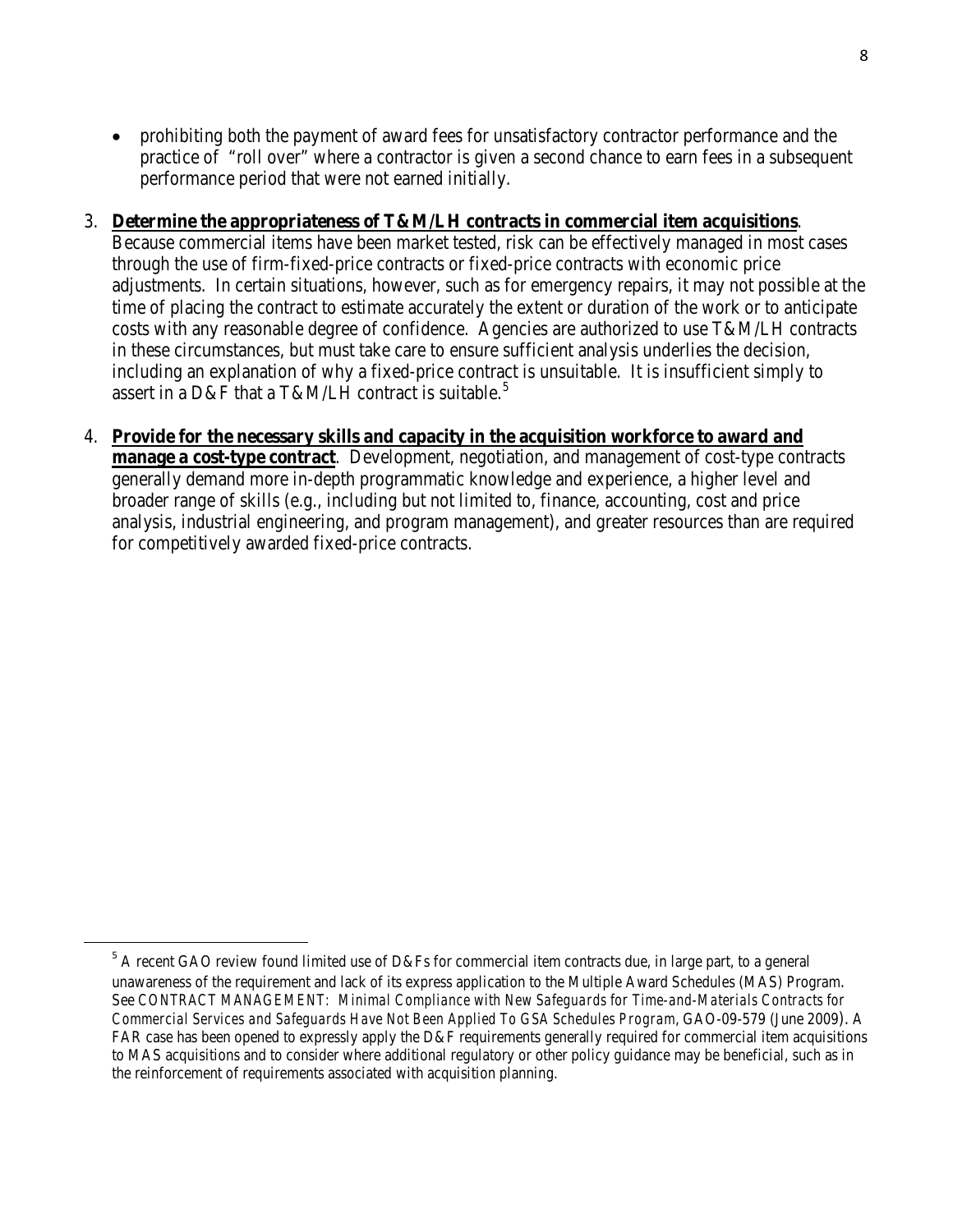# **Key Question #3**

How is the agency creating opportunities to transition to more competitive or lower risk contracts?

## **Initial considerations**

### **A. Transitioning to more competitive contracting**

- 1. **Engage the marketplace to determine how barriers to competition can be removed**. Agencies should encourage their contract specialists and program offices to speak to sources, including leading competitors and sources that expressed interest in the procurement (e.g,. responded to a request for information, participated in an industry day, or contacted the agency OSDBU) but ultimately did not submit offers to understand the basis for their decision not to participate. These discussions might reveal, for example, that:
	- the requirements were not sufficiently clear;
	- sufficient time was not provided to the offerors to perform due diligence;
	- requirements were grouped inconsistent with the way services are commonly performed or provided by industry, or otherwise bundled to make it difficult for small businesses to compete.
	- insufficient reliance was placed on commercial standards;
	- criteria that were used to evaluate sources did not permit meaningful comparison and discrimination between and among competing proposals.

Contract specialists and program officials should ask sources if future plans, such as those described in published justifications and approval documents for sole-source contracts, will be effective in encouraging competition and if other alternatives should be considered.

2. **Do a spend analysis of the agency's largest spend categories**. Spend analysis is a basic tool for agencies to evaluate the strength of their competition practices and identify opportunities for improvement. Spend analysis may be especially useful for identifying and analyzing competitions for which only one offer was received. To accomplish a spend analysis, an agency might use data in the Federal Procurement Data System (FPDS) to identify the agency's largest spending categories to analyze and compare levels of competition achieved by different organizations within the agency or by organizations similarly situated in other agencies to determine if more successful practices may exist for obtaining greater marketplace competition for a given spending category. OFPP and the Competition Working Group of the Chief Acquisition Officers Council will help agencies create competition profiles that can inform the development of goals and plans for increasing competition on a fiscal year basis.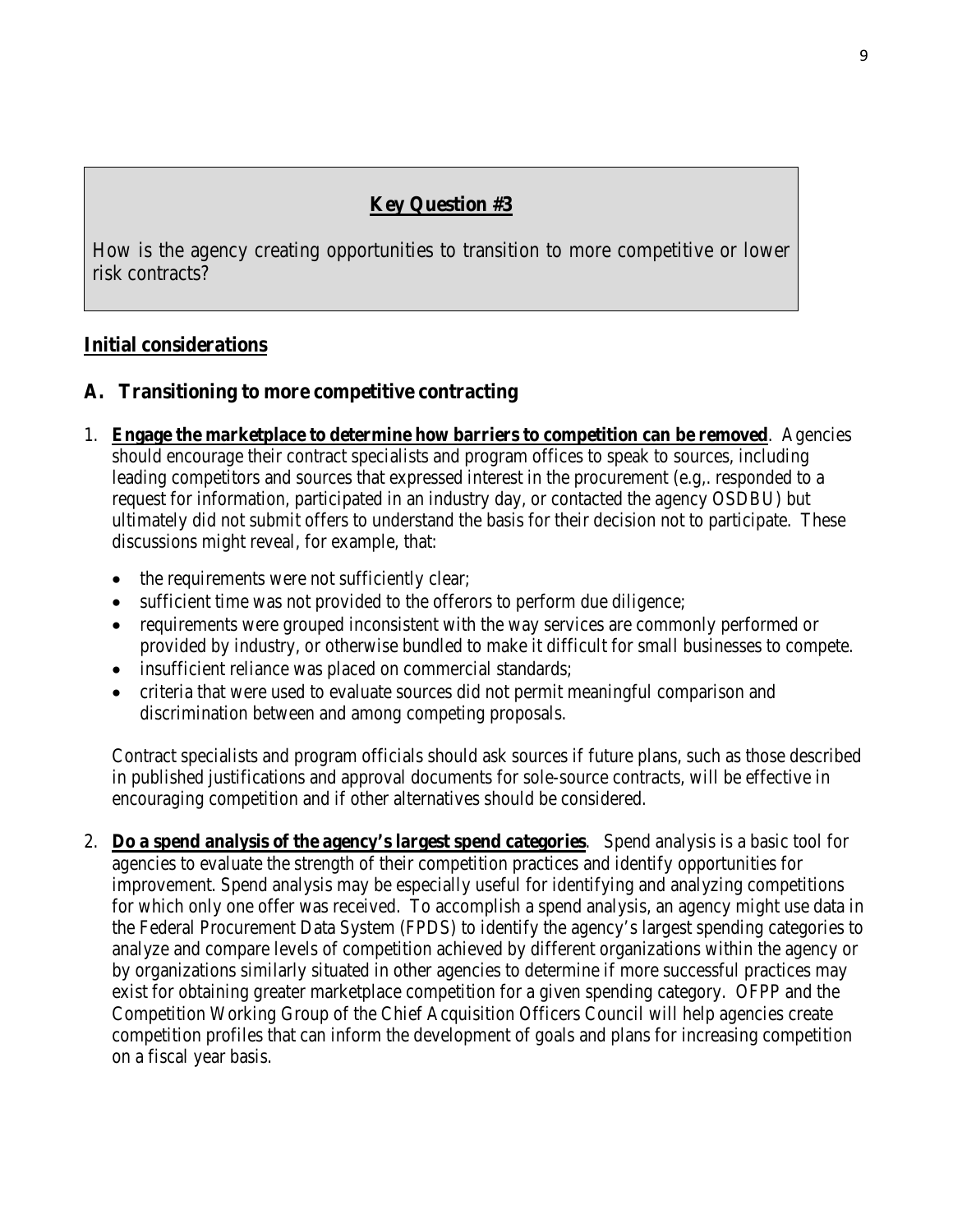## **B. Transitioning to lower risk contract types**

1. **Use appropriate mechanisms, such as contract review boards, peer reviews, or contract type advocates to bring additional expertise to bear in determining the best contract type**. FAR

16.103(c) cautions contracting officers to avoid protracted use of a cost-reimbursement or T&M/LH contract after experience provides a basis for firmer pricing. The FAR explains that changing circumstances may make a different contract type appropriate in later periods than that used at the outset. Contract review boards and/or peer reviews can facilitate stronger analyses to determine the best contract type. Teams should include not only contracting experts with relevant background but other appropriate officials such as program managers, systems engineers, and other technical personnel. These reviews can produce constructive ideas and alternatives to test whether bases commonly cited to support the use of high risk contract types, such as complexity of the requirements, uncertain duration of the work, or lack of meaningful spend data, exist and, if so, whether reasonable mitigation steps have been taken. For example, a review might:

- reveal ways in which complexity and/or uncertainty can be reduced, such as by disaggregating requirements;
- ensure steps have been taken to differentiate certain and uncertain requirements so that fixedprice options can be used where requirements are known and not-to-exceed amounts for uncertain requirements can be replaced with fixed-price options over time as a pricing history can be established to support firm pricing; and
- help the acquiring organization improve its use of spend data, such as by using standard methodologies for collecting information on costs, so costs incurred on similar projects or subprojects can be compared more easily to create a history that supports fixed-pricing on future procurements involving similar requirements.

Agency analyses and associated recommendations should be documented in the contract file to help agency officials with subsequent reviews and decision making. If the agency decides that it is premature to transition to a fixed-price contract, the file should explain the rationale for the decision -- for example:

- why it remains difficult to define requirements with a reasonable degree of certainty;
- what spend data has been collected and analyzed, especially for ongoing work that is the subject of a contract option or renewal, and why it does not support firm-fixed pricing; and
- for T&M/LH contracts, why no other contract type is suitable, including cost-reimbursement contracts for acquisitions of non-commercial items.